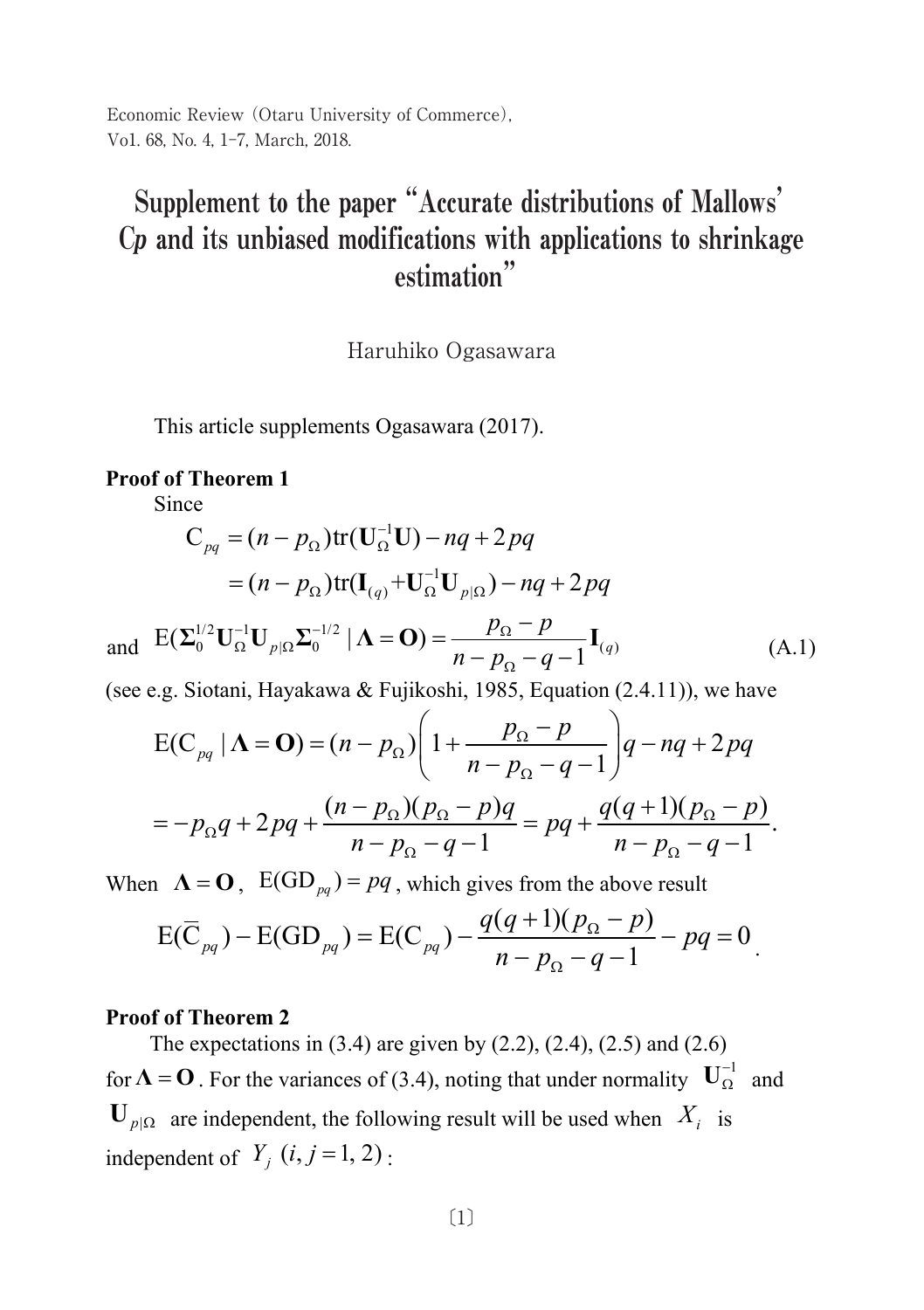$$
cov(X_1Y_1, X_2Y_2) = E(X_1Y_1X_2Y_2) - E(X_1Y_1)E(X_2Y_2)
$$
  
\n=  $E(X_1X_2)E(Y_1Y_2) - E(X_1)E(Y_1)E(X_2)E(Y_2)$   
\n=  $\{cov(X_1, X_2) + E(X_1)E(X_2)\} \{cov(Y_1, Y_2) + E(Y_1)E(Y_2)\}$   
\n-  $E(X_1)E(X_2)E(Y_1)E(Y_2)$   
\n=  $cov(X_1, X_2)cov(Y_1, Y_2) + E(X_1)E(X_2)cov(Y_1, Y_2)$   
\n+  $cov(X_1, X_2)E(Y_1)E(Y_2)$ . (A.2)

When  $\mathbf{\Lambda} = \mathbf{O}$ , since  $\mathbf{U}_{p|\Omega}^* = \mathbf{\Sigma}_0^{-1/2} \mathbf{U}_{p|\Omega} \mathbf{\Sigma}_0^{-1/2}$  $\mathbf{U}_{p|\Omega}^* \equiv \mathbf{\Sigma}_0^{-1/2} \mathbf{U}_{p|\Omega} \mathbf{\Sigma}_0^{-1/2}$  is Wishart-distributed with the covariance matrix  $I_{(n)}$  and  $p_{\Omega} - p$  degrees of freedom, which is denoted by  $W(I_{(n)}, p_{\Omega} - p)$ , we have

 $\text{cov}\{(\mathbf{U}_{p|\Omega}^*)_{ij}, (\mathbf{U}_{p|\Omega}^*)_{kl}\} = (p_{\Omega} - p)(\delta_{ik}\delta_{jl} + \delta_{il}\delta_{jk})$   $(i, j, k, l = 1, ..., q)$ , where  $\left(\cdot\right)_{ii}$  indicates the  $(i, j)$ th element of a matrix and  $\delta_{ik}$  is the Kronecker

delta. On the other hand,  $\mathbf{U}_{\Omega}^{*-1} \equiv \Sigma_0^{1/2} \mathbf{U}_{\Omega}^{-1} \Sigma_0^{1/2}$  is inverse-Wishart distributed as  $W^{-1}(\mathbf{I}_{(n)}, n - p_{\Omega})$  and

$$
cov\{(\mathbf{U}_{\Omega}^{*-1})_{ij}, (\mathbf{U}_{\Omega}^{*-1})_{kl}\} = \frac{2\delta_{ij}\delta_{kl} + (n - p_{\Omega} - q - 1)(\delta_{ik}\delta_{jl} + \delta_{il}\delta_{jk})}{(n - p_{\Omega} - q)(n - p_{\Omega} - q - 1)^{2}(n - p_{\Omega} - q - 3)}
$$
(A.3)  
(i, j, k, l = 1, ..., q)

(see e.g. Siotani et al., 1985, Equation (2.4.12)).

From (A.2),  
\n
$$
\text{var}\{\text{tr}(\mathbf{U}_{\Omega}^{-1}\mathbf{U}_{p|\Omega})\} = \text{var}\{\text{tr}(\mathbf{U}_{\Omega}^{*-1}\mathbf{U}_{p|\Omega}^{*})\}
$$
\n
$$
= (p_{\Omega} - p)^{2} \text{ var}\left\{\sum_{i=1}^{q} (\mathbf{U}_{\Omega}^{*1})_{ii}\right\} + (n - p_{\Omega} - q - 1)^{-2} \text{ var}\left\{\sum_{i=1}^{q} (\mathbf{U}_{p|\Omega}^{*})_{ii}\right\}
$$
\n
$$
+ \sum_{i,j,k,l=1}^{q} \text{cov}\{(\mathbf{U}_{\Omega}^{*-1})_{ij}, (\mathbf{U}_{\Omega}^{*1})_{kl}\} \text{cov}\{(\mathbf{U}_{p|\Omega}^{*})_{ij}, (\mathbf{U}_{p|\Omega}^{*})_{kl}\},
$$

where

$$
cov\{(\mathbf{U}_{\Omega}^{*-1})_{ii}, (\mathbf{U}_{\Omega}^{*-1})_{jj}\} = \frac{2 + 2(n - p_{\Omega} - q - 1)\delta_{ij}}{(n - p_{\Omega} - q)(n - p_{\Omega} - q - 1)^{2}(n - p_{\Omega} - q - 3)},
$$
  
\n
$$
cov\{(\mathbf{U}_{p|\Omega}^{*})_{ii}, (\mathbf{U}_{p|\Omega}^{*})_{jj}\} = 2(p_{\Omega} - p)\delta_{ij} \quad (i, j = 1, ..., q).
$$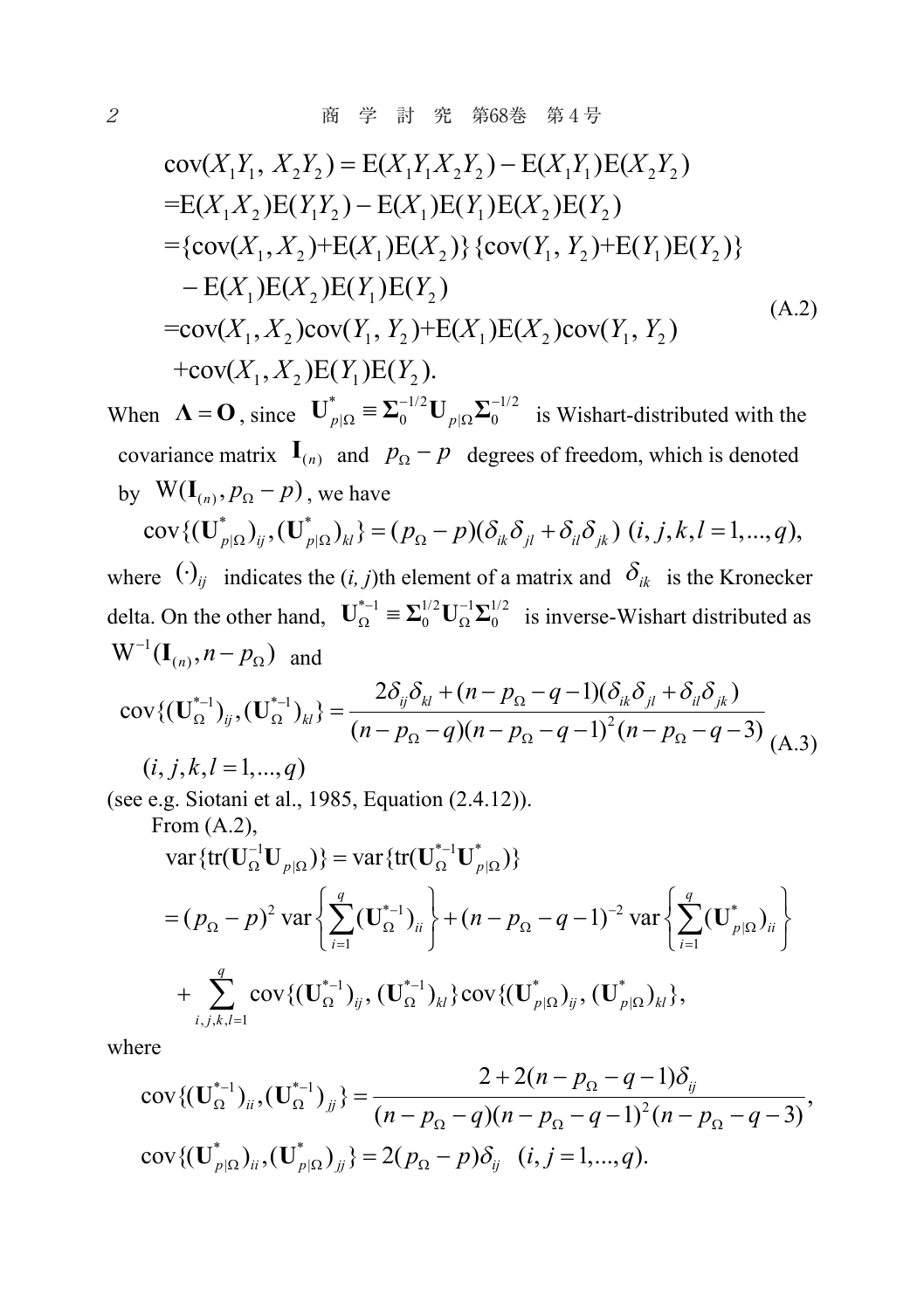Consequently,  
\n
$$
\begin{aligned}\n&\text{var}\{\text{tr}(\mathbf{U}_{\Omega}^{-1}\mathbf{U}_{p|\Omega})\} \\
&= (p_{\Omega} - p)^2 \sum_{i,j=1}^q \frac{2 + 2(n - p_{\Omega} - q - 1)\delta_{ij}}{(n - p_{\Omega} - q)(n - p_{\Omega} - q - 1)^2 (n - p_{\Omega} - q - 3)} \\
&+ (n - p_{\Omega} - q - 1)^{-2} \sum_{i,j=1}^q 2(p_{\Omega} - p)\delta_{ij} \\
&+ \sum_{i,j,k,l=1}^q (p_{\Omega} - p)(\delta_{ik}\delta_{jl} + \delta_{il}\delta_{jk}) \frac{2\delta_{ij}\delta_{kl} + (n - p_{\Omega} - q - 1)(\delta_{ik}\delta_{jl} + \delta_{il}\delta_{jk})}{(n - p_{\Omega} - q)(n - p_{\Omega} - q - 1)^2 (n - p_{\Omega} - q - 3)} \\
&= \frac{2(p_{\Omega} - p)^2 \{q^2 + q(n - p_{\Omega} - q - 1)\}}{(n - p_{\Omega} - q)(n - p_{\Omega} - q - 1)^2 (n - p_{\Omega} - q - 3)} + \frac{2(p_{\Omega} - p)q}{(n - p_{\Omega} - q - 1)^2} \\
&+ \frac{(p_{\Omega} - p)\{4q + 2(n - p_{\Omega} - q - 1)(q^2 + q)\}}{(n - p_{\Omega} - q)(n - p_{\Omega} - q - 1)^2 (n - p_{\Omega} - q - 3)},\n\end{aligned} \tag{A.4}
$$

which gives the variances in (3.4). Equation (A.4) is partially justified in that when  $q = 1$ , (A.4) with (3.3) gives the well-known variance

$$
\text{var}(F) = \frac{2(n - p_{\Omega})^2 (n - p - 2)}{(p_{\Omega} - p)(n - p_{\Omega} - 2)^2 (n - p_{\Omega} - 4)}
$$
(A.5)

of the central *F* distribution with  $p_{\Omega} - p$  and  $n - p_{\Omega}$  degrees of freedom.

## **Proof of Corollary 2**

From (3.2) when  $q=1$ ,

$$
C_{p} = (n - p_{\Omega}) \left( 1 + \frac{p_{\Omega} - p}{n - p_{\Omega}} F^{*} \right) - n + 2p = (p_{\Omega} - p) F^{*} + 2p - p_{\Omega},
$$
  
\n
$$
\overline{C}_{p} = C_{p} - \frac{2(p_{\Omega} - p)}{n - p_{\Omega} - 2} = (p_{\Omega} - p) F^{*} + 2p - p_{\Omega} - \frac{2(p_{\Omega} - p)}{n - p_{\Omega} - 2},
$$
  
\n
$$
MC_{pq} = (p_{\Omega} - p) \frac{n - p_{\Omega} - 2}{n - p_{\Omega}} F^{*} + 2p - p_{\Omega}
$$
\n
$$
= \overline{C}_{p} + 2(p_{\Omega} - p) \left( \frac{1}{n - p_{\Omega} - 2} - \frac{F^{*}}{n - p_{\Omega}} \right),
$$
\n(A.6)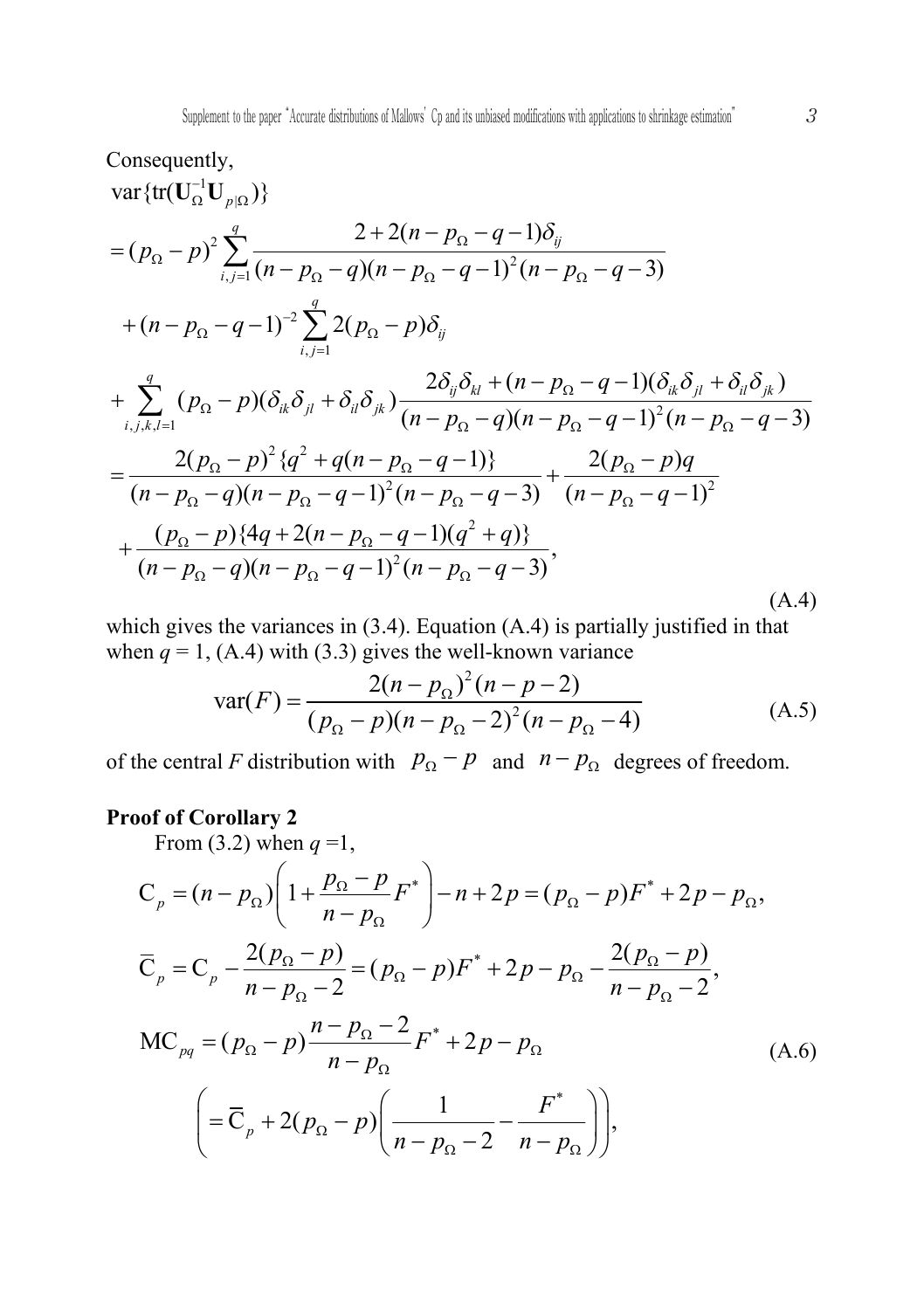which yield the results of Corollary 2.

### **Proof of Corollary 3**

The properties of the noncentral *F* distribution are well documented (e.g., Johnson, Kotz & Balakrishnan, 1994, Chapter 30). The expectation when  $n > p_{\Omega} + 2$  and variance when  $n > p_{\Omega} + 4$  for the noncentral *F* distribution denoted by *F*\* in Corollary 2 are

$$
E(F^*) = \frac{(p_{\Omega} - p + \lambda)(n - p_{\Omega})}{(p_{\Omega} - p)(n - p_{\Omega} - 2)},
$$
  
var(F^\*) = 2\left(\frac{n - p\_{\Omega}}{p\_{\Omega} - p}\right)^2 \frac{(p\_{\Omega} - p + \lambda)^2 + (p\_{\Omega} - p + 2\lambda)(n - p\_{\Omega} - 2)}{(n - p\_{\Omega} - 2)^2 (n - p\_{\Omega} - 4)}, (A.7)

respectively. Then, when  $\lambda = O(n)$ ,

$$
E(C_p) = (p_{\Omega} - p)E(F^*) + 2p - p_{\Omega}
$$
  
\n
$$
= \frac{(p_{\Omega} - p + \lambda)(n - p_{\Omega})}{n - p_{\Omega} - 2} + 2p - p_{\Omega} = \lambda + O(1),
$$
  
\n
$$
E(\overline{C}_p) = (p_{\Omega} - p)E(F^*) + 2p - p_{\Omega} - \frac{2(p_{\Omega} - p)}{n - p_{\Omega} - 2}
$$
  
\n
$$
= \frac{(p_{\Omega} - p + \lambda)(n - p_{\Omega})}{n - p_{\Omega} - 2} + 2p - p_{\Omega} - \frac{2(p_{\Omega} - p)}{n - p_{\Omega} - 2} = \lambda + O(1),
$$
  
\n
$$
E(MC_{pq}) = (p_{\Omega} - p) \frac{n - p_{\Omega} - 2}{n - p_{\Omega}} E(F^*) + 2p - p_{\Omega}
$$
  
\n
$$
= (p_{\Omega} - p + \lambda) + (2p - p_{\Omega}) = p + \lambda = \lambda + O(1),
$$

which give  $(3.7)$ .

Using (A.7),

$$
var(F^*) = \frac{2(\lambda^2 + 2\lambda n)}{(p_{\Omega} - p)^2 n} + O(1) = O(n)
$$
 (A.8)

follows. Equation (A.8) gives (3.8). From the unbiased property of  $MC_{na}$  and the definitions of  $C_p$  and  $\overline{C}_p$ , we have the results of (3.9) except its last inequality  $MSE(\overline{C}_p) < MSE(C_p)$ , which is given by

4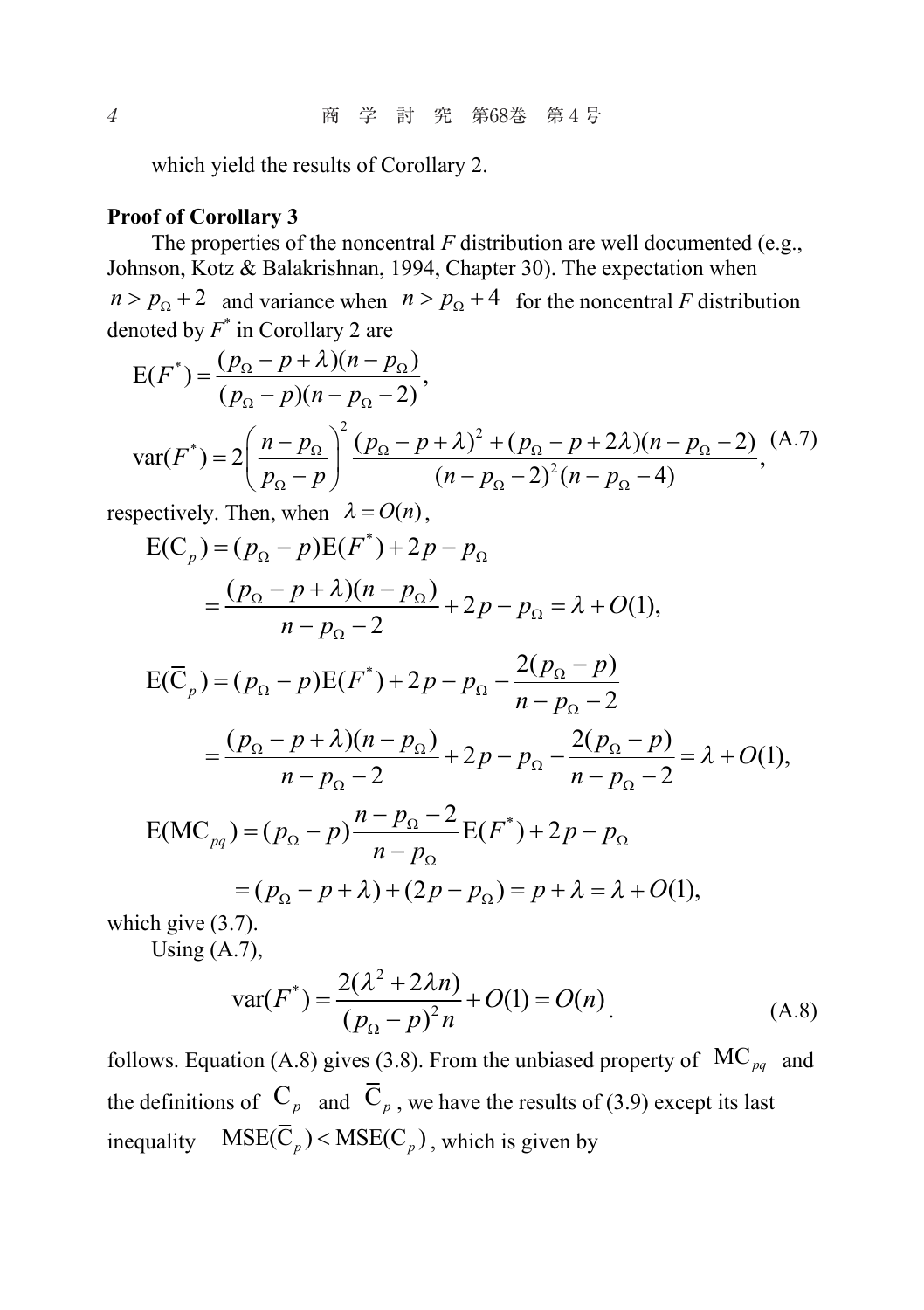$$
\{E(C_p) - (p + \lambda)\}^2 = \left\{\frac{(p_\Omega - p + \lambda)(n - p_\Omega)}{n - p_\Omega - 2} + p - \lambda - p_\Omega\right\}^2
$$
  

$$
= \frac{4(p_\Omega - p + \lambda)^2}{(n - p_\Omega - 2)^2},
$$
  

$$
\{E(\overline{C}_p) - (p + \lambda)\}^2 = \frac{1}{(n - p_\Omega - 2)^2} \{-2(p - \lambda - p_\Omega) - 2(p_\Omega - p))\}^2
$$
  

$$
= \frac{4\lambda^2}{(n - p_\Omega - 2)^2} < \{E(C_p) - (p + \lambda)\}^2
$$

(recall the assumption  $p_{\Omega} > p$  in Section 1) and  $var(C_p) = var(\overline{C}_p)$ .

# **Proof of Lemma 1**

Since  $MSE(d\hat{\theta}) = (d-1)^2 \theta_0^2 + d^2 \sigma_{\theta n}^2$ ,  $MSE(d\hat{\theta})$  is minimized when  $d = d_{\min} = \theta_0^2 / (\theta_0^2 + \sigma_{\theta n}^2) = 1 / (1 + c_{\text{V}}^2(\hat{\theta}))$ . The minimized MSE is  $\frac{\theta_0^2}{\theta_0^2 + \sigma_{\theta n}^2} = \frac{\sigma_{\theta n}^2}{1 + c_{\rm V}^2(\hat{\theta})} = \frac{\text{MSE}}{1 + c_{\rm V}^2}$  $\mathrm{MSE}(\hat\theta)$  $\frac{\sigma_{\theta n}}{1 + c_{\rm V}^2(\hat{\theta})} = \frac{\text{mBL}(\hat{\theta})}{1 + c_{\rm V}^2(\hat{\theta})}$  $r_n$   $1 + c_v^2(\theta)$   $1 + c_v^2(\theta)$ θ θ  $\theta_0^2 - \frac{\theta_0^4}{\theta_0^2 + \sigma_{\theta n}^2} = \frac{\sigma_{\theta n}^2}{1 + c_{\rm V}^2(\hat{\theta})} = \frac{\text{MSE}(\theta)}{1 + c_{\rm V}^2(\hat{\theta})}.$ 

### **Proof of Corollary 4**

First, we obtain  
\n
$$
MSE(MC_{pq}) - MSE(d_{min\bar{C}_{pq}}\bar{C}_{pq})
$$
\n
$$
= \left\{\left(\frac{n - p_{\Omega} - q - 1}{n - p_{\Omega}}\right)^2 - \frac{1}{1 + \text{var}(\bar{C}_{pq})(pq)^{-2}}\right\} \text{var}(\bar{C}_{pq})
$$
\n
$$
= \frac{(n - p_{\Omega} - q - 1)^2 \{(pq)^2 + \text{var}(\bar{C}_{pq})\} - (n - p_{\Omega})^2 (pq)^2}{(n - p_{\Omega})^2 \{(pq)^2 + \text{var}(\bar{C}_{pq})\}} \text{var}(\bar{C}_{pq}),
$$
\n(A.9)

which can be positive or negative, as shown in the following examples. When *q*  $= 1$ , the numerator of the first factor on the right-hand side of the last equation of  $(A.9)$  is

5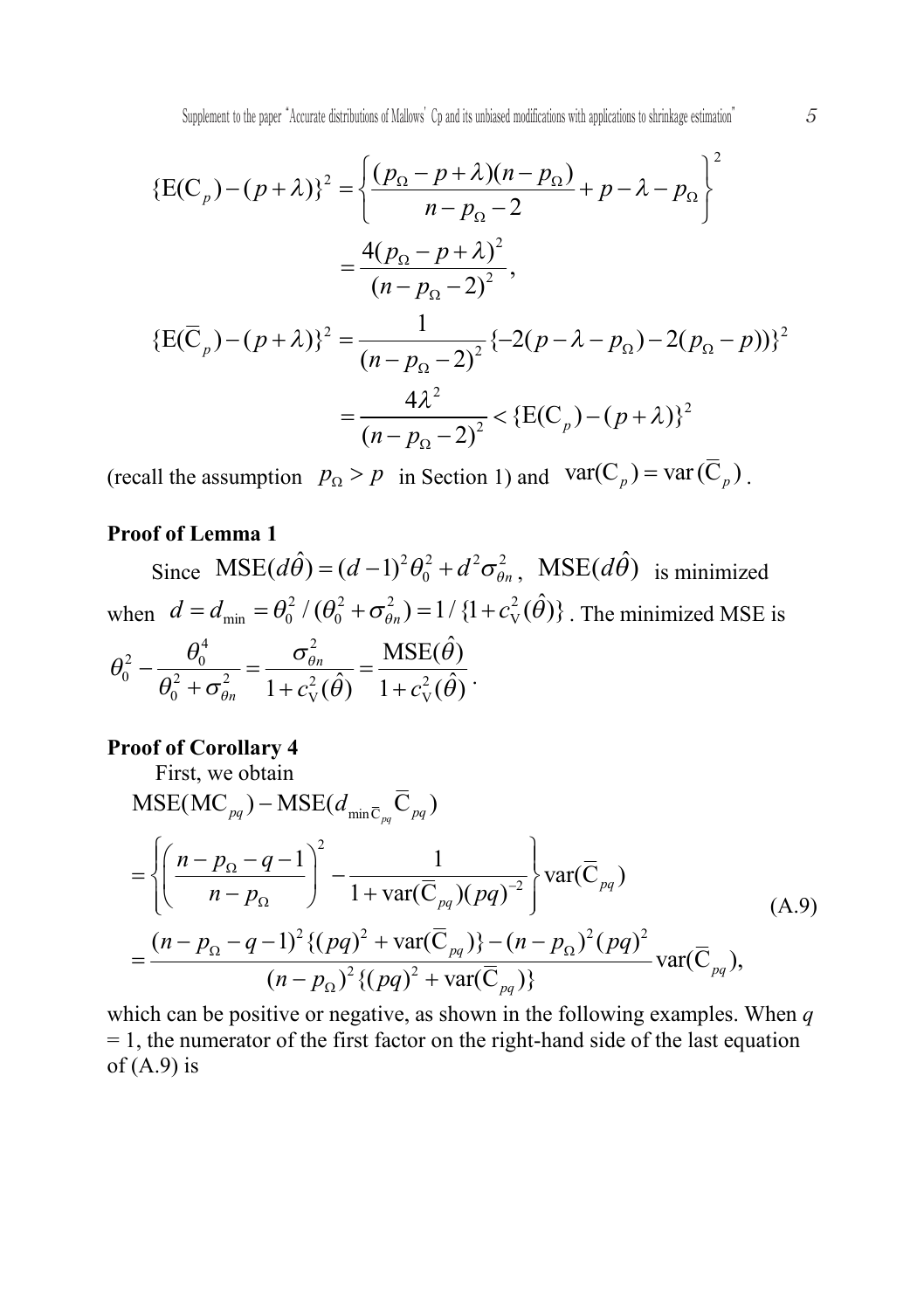$$
(n - p_{\Omega} - 2)^2 \{p^2 + \text{var}(\overline{C}_p)\} - (n - p_{\Omega})^2 p^2
$$
  
= -4(n - p\_{\Omega})p^2 + 4p^2 + \frac{2(p\_{\Omega} - p)(n - p\_{\Omega})^2(n - p - 2)}{n - p\_{\Omega} - 4} (A.10)  
= -|O(n)| + |O(1)| + |O(n^2)|,

where for  $\text{var}(C_n)$ , (3.2) and (A.5) are used.

When  $n$  is sufficiently large,  $(A.10)$  is positive, demonstrating that in this case,  $MSE(MC_{pa}) > MSE(d_{min\bar{C}_{pa}}\bar{C}_{pa})$ . However, when *n* is relatively small, we define  $n-p_0 = a > 4$  (see a condition for (A.3)) and  $p_0 - p = b > 0$ (recall the assumption  $p_{\Omega} > p$  in Section 1). Then, (A.10) becomes  $-4ap^{2} + 4p^{2} + 2ba^{2}(a+b-2)/(a-4)$ , which is negative when  $p^2 > ba^2(a+b-2)/{2(a-1)(a-4)}$ . For instance, when  $a = 5$  and  $b = 1$ . the last inequality holds when  $p \ge 4$ . From this result, we have the central inequality  $min\{\cdot\} \le max\{\cdot\}$  in (4.2). The remaining inequalities are given by the unbiased property of  $MC_{pq}$  and the definitions of  $C_{pq}$  and  $\overline{C}_{pa}$ .

### **Proof of Theorem 4**

From  $(A.6)$  and  $(A.7)$ , we have

$$
\text{var}(\text{MC}_{pq}) = (p_{\Omega} - p)^2 \left( \frac{n - p_{\Omega} - 2}{n - p_{\Omega}} \right)^2 \text{var}(F^*)
$$
  
= 
$$
2 \frac{(p_{\Omega} - p + \lambda)^2 + (p_{\Omega} - p + 2\lambda)(n - p_{\Omega} - 2)}{n - p_{\Omega} - 4}.
$$
 (A.11)

Substituting  $(A.11)$  for the first equation of  $(4.3)$  given by Lemma 1, the second equation of (4.3) follows.

**Results associated** with Theorem 4 when  $\lambda = O(1)$  and  $\lambda = 0$ 

When 
$$
\lambda = O(1)
$$
, from (A.11) we have  
\n
$$
var(MC_{pq}) = 2(p_{\Omega} - p + 2\lambda) + O(n^{-1}),
$$
\n
$$
d_{\min MC_{pq}}^{*} = \frac{(p + \lambda)^{2}}{(p + \lambda)^{2} + 2(p_{\Omega} - p + 2\lambda)} + O(n^{-1}).
$$
\n(A.12)